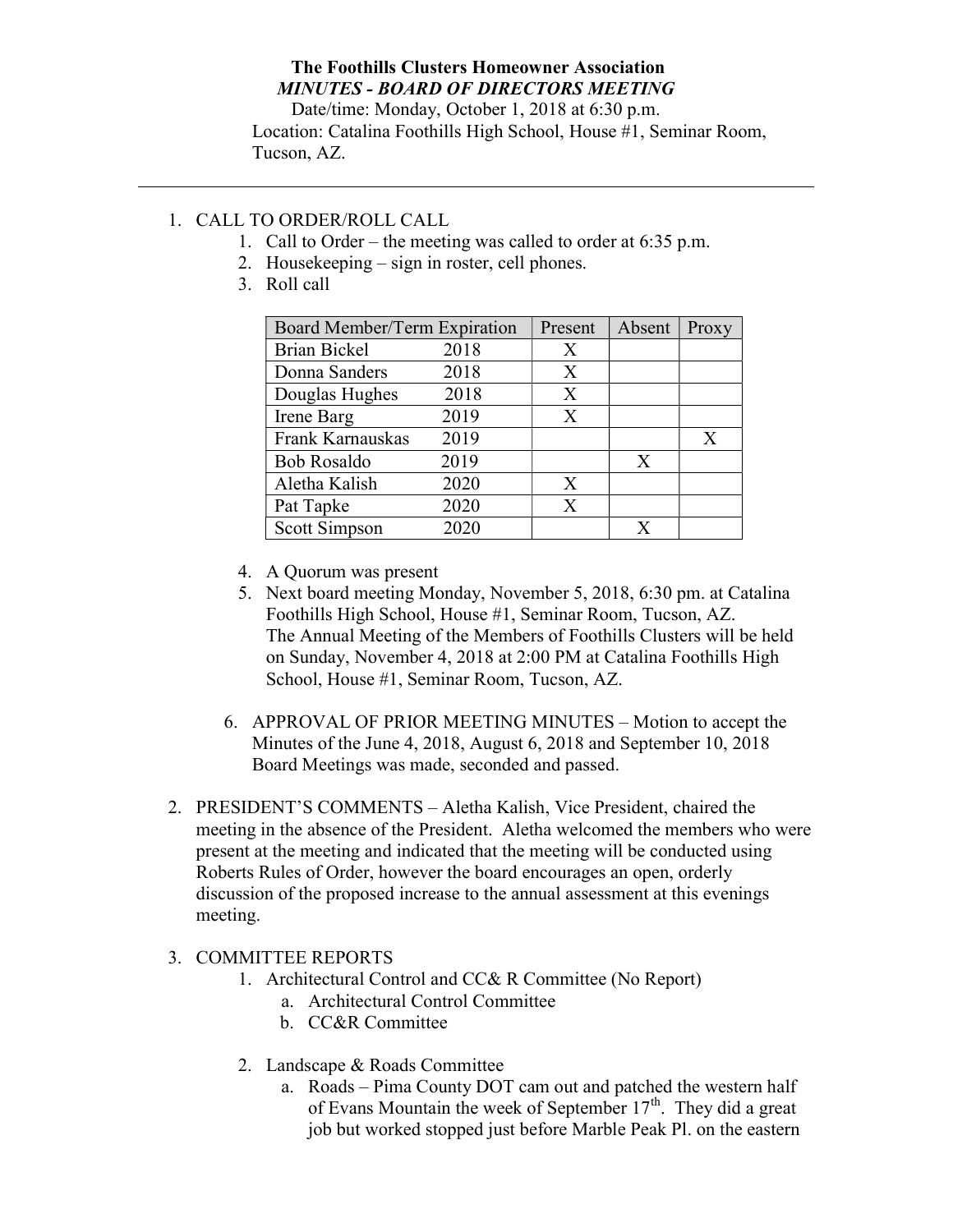side. Irene called DOT today and they said they are scheduled to complete the job the first week in October.

- b. Landscape -- The entrances and the island on Evans Mounty at Alvernon Way were cleaned up on Wednesday, September  $26<sup>th</sup>$ .
- 3. Business Process Committee
	- a. There are currently 189 signed consent forms to change the CC&Rs.
	- b. Brian summarized the history of the board's efforts to honor their fiduciary duty to maintain the assets of the association within the constraints of our governing documents. The sole assets of the association are the roads and pursuant to two engineering studies and a Reserve Study, our roads are in a failed condition and it is estimated that it will cost between one and a half to two million dollars to repair/replace the roads. Brian reviewed various issues related to the road repairs in addition to the cost of materials including monument issues, problems at edges and cul-de-sac areas. Brian reviewed the status of possible repairs to the county roads (Evans Mountain and Ventana Canyon) and indicated that if Proposition 463 passes he will work with the Pima County Board of Supervisors, the County Supervisor and the Citizen's Committee to try to prioritize repairs to Evans Mountain and Ventana Canyon.

There were 15 members of the association present in addition to board members. Brian facilitated a discussion regarding the ballot initiative to raise the annual assessment to repair the private roads in the Foothills Clusters. The following questions were presented:

- 1. Is there a way for the HOA to get financing so that we can do the work now and use the annual assessment for loan repayment? The governing documents limit the amount the board can borrow to \$50,000. Approval of 75% of the members is required to borrow funds in addition to this threshold. The board is still in the process of trying to lower the requirement for board action from 75% to 51% with the consent form initiative. Homeowners indicated that this was not clear in the communication from the board to homeowners in the consent form initiative and suggested that this should be more clearly communicated to the membership. Suggested sending another letter out in the next week or two with questions that have been raised regarding the increased assessment. Also suggested neighbors talking to neighbors.
- 2. Can this be done with a special assessment rather than raise the annual assessment? A special assessment can only be levied for one year and the board felt that this would be a financial hardship for many homeowners.
- 3. Is there a way to piecemeal the work to get some of the work done before five years? There is a mobilization fee that would add to the total expense of road repairs and the board anticipates issues related determining priority as to which streets would be repaired first.